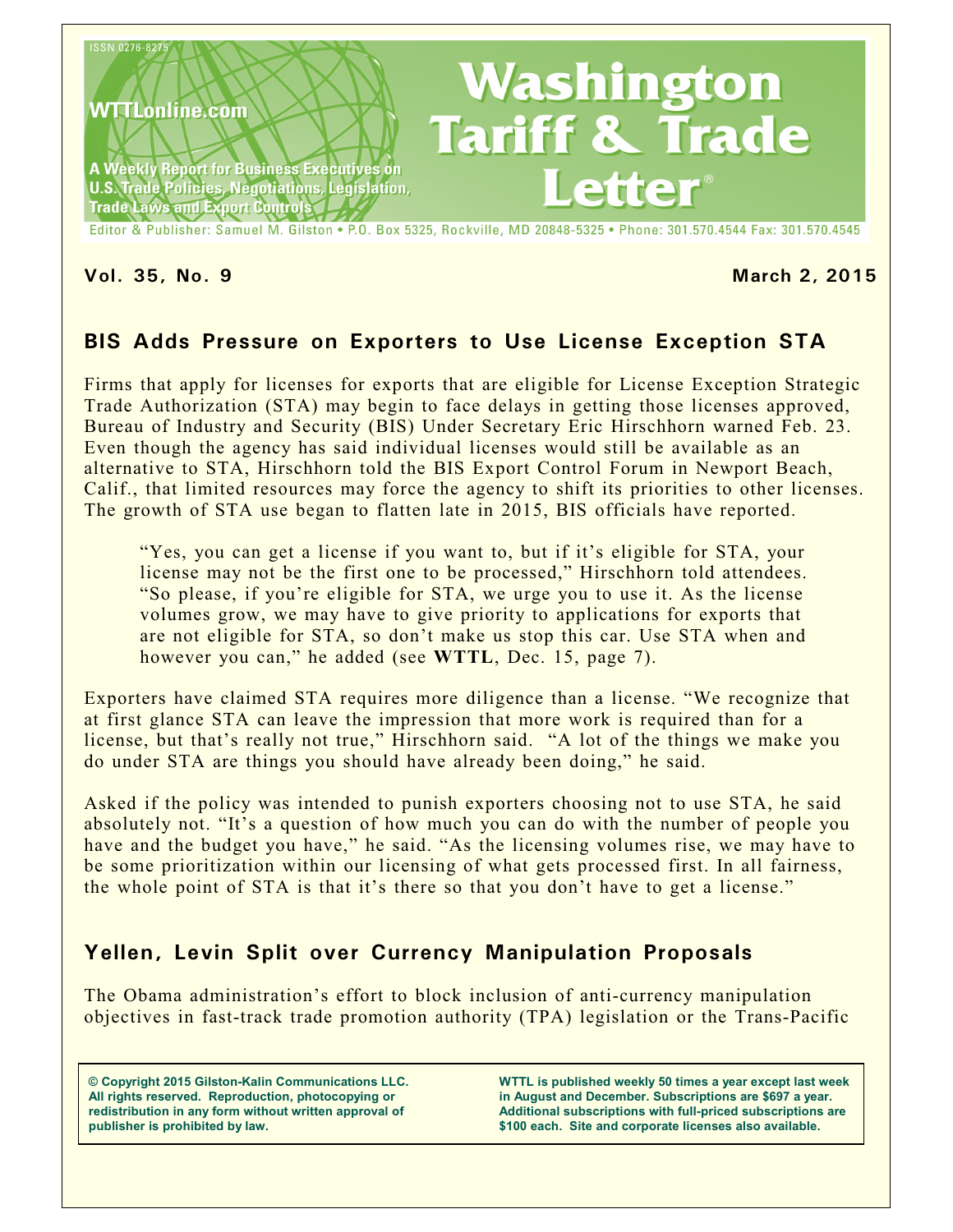Partnership (TPP) got a boost Feb. 25 from Federal Reserve Board Chairman Janet Yellen. In response to a question during a Senate Banking Committee hearing, Yellen said she would oppose inclusion of currency language in trade agreements. "I would really be concerned about a regime that would introduce sanctions for currency manipulation into trade agreements," she replied to Sen. Bob Corker (R-Tenn.). "It could be the case that it would hamper or even hobble monetary policy," she said.

If currency were part of trade agreements, "I would really worry greatly about that approach," she said. Yellen said the international community should guard against the manipulation of currency to alter the competitive landscape or to give one country an advantage. But she said many factors influence currency values, including economic growth and capital flows.

In reaction to her testimony. Rep. Sander Levin (D-Mich.), ranking member of the House Ways and Means Committee, issued a statement defending legislation that would include currency manipulation as a goal in TPA and other measures that would declare currency manipulation a form of subsidy that can be subject to countervailing duties. He disagreed with her assessment that such measures would impede monetary policy.

"Dr. Yellen noted that currency manipulation is not the same as the secondary impact that monetary policies can have on exchange rates. That is why the International Monetary Fund already distinguishes between the two," he said. Actions such as quantitative easing "would not be considered currency manipulation," he argued. "Under the IMF guidelines, which I have proposed using as a basis in TPP, currency manipulation is about government interventions in the foreign exchange markets, not about other policies that may have a secondary impact on foreign exchange rates," he declared.

#### **Hatch Tries to Keep Talks on TPA Alive with Democrats**

Senate Finance Committee Chairman Orrin Hatch (R-Utah) is trying to keep the door open to a bipartisan fast-track trade promotion authority bill (TPA), but the gap between Democrats and Republicans appears unbridgeable for now. Hatch reacted to Sen. Ron Wyden's (D-Ore.) public objections to a planned Feb. 26 hearing on TPA by cancelling the session with no new date announced.

"Given concerns expressed by Senator Wyden, we're going to postpone tomorrow's hearing and continue our discussion on how best to advance America's trade agenda, including legislation to renew job-creating Trade Promotion Authority," Hatch said in a late statement the day before the hearing was to take place.

Wyden has long called for changes in the TPA bill that Hatch had cosponsored with then-Finance Chairman Max Baucus (D-Mont.) and then-House Ways and Means Committee Chairman Dave Camp (R-Mich.). Although Democratic and Republican staffers have been working on trying to come up with a compromise bill, differences remain over the inclusion of currency manipulation objectives, rules for allowing members of Congress and their senior staff to read draft trade deals, the possible revocation of fast-track procedures when Congress doesn't like a deal and the inclusion of Trade Adjustment Assistance inside a TPA bill. A demonstration of the strong opposition to TPA and TPP among progressive Democrats was seen Feb. 26 when a half-dozen senators came to the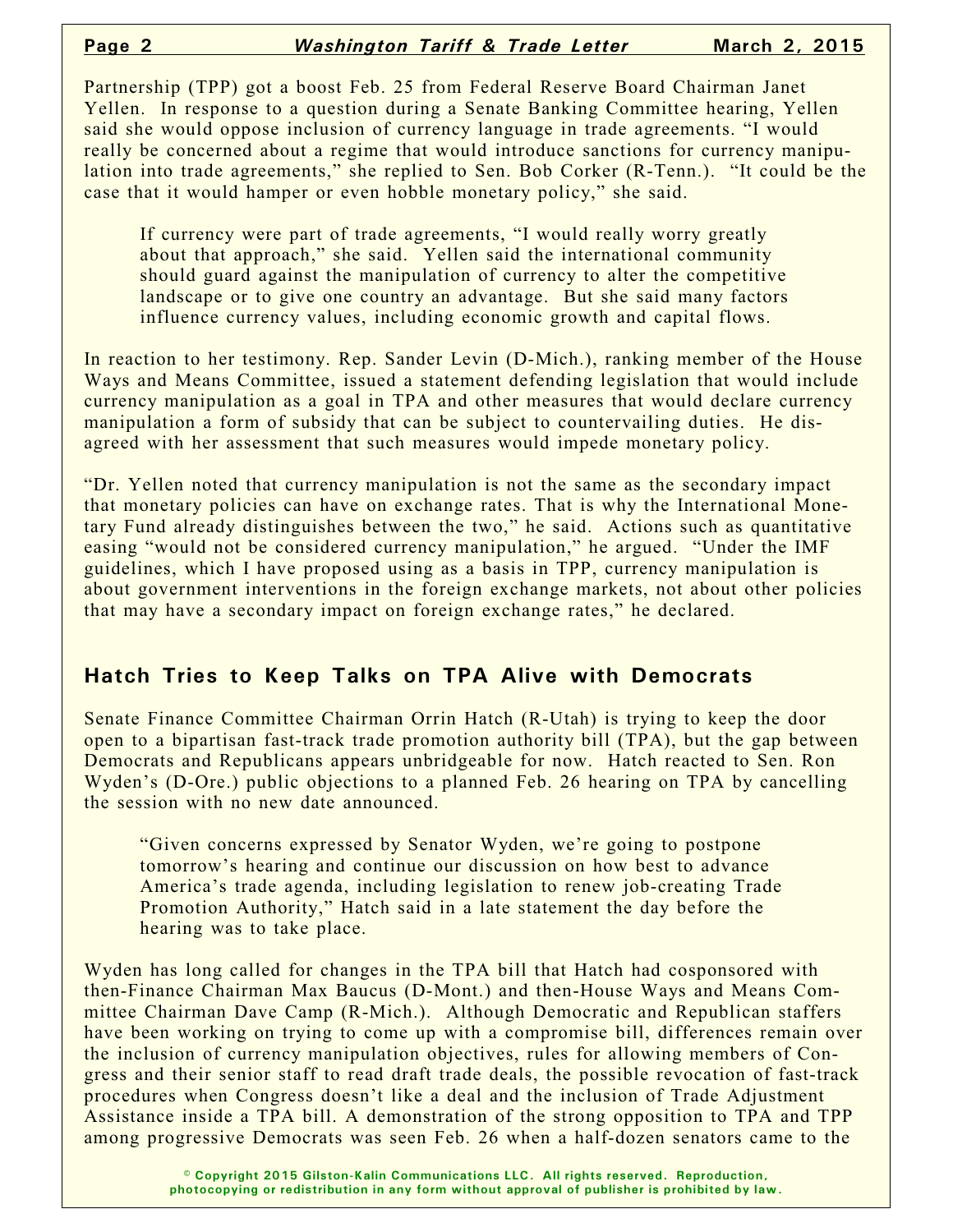Senate floor for an hour of lambasting TPA and the trade deal. Speaking in opposition to TPA were Democratic Sens. Sherrod Brown (Ohio), Bob Casey (Pa.), Tammy Baldwin (Wis.), Jeff Merkley (Ore.), Edward Markey (Mass.), Sheldon Whitehouse (R.I.), and Elizabeth Warren (Mass.), plus Independent Bernie Sanders (Vt.). Warren also authored an op-ed piece in the Washington Post criticizing a proposal to include investor-state dispute-settlement provisions in TPP and other pending trade deals.

Both trade supporters and opponents have become almost shrill in their statements for or against TPA and TPP. They have distorted statistics and exaggerated claims and forecasts on trade, jobs, health and the environmental impact of trade. No wonder the public is confused about the issue.

#### **Boeing v. Airbus Battle Erupts Again at WTO**

The European Union (EU) launched another dispute with the U.S. at the World Trade Organization (WTO) Feb. 23 over alleged new subsidies provided to Boeing, drawing a sharp reaction from the U.S. At the EU's request, the WTO Dispute-Settlement Body (DSB) agreed to establish a panel to determine whether an incentive program that Washington State established in 2013 to keep Boeing from moving some operations from the state to South Carolina violates the WTO subsidies agreement.

The new dispute comes as the WTO is still trying to sort out a 10-year-old fight between the U.S. and EU in cross complaints against aid given to Boeing and Airbus. The WTO has ruled that both trade partners violated anti-subsidy rules in the support they have given the two large aircraft builders. A WTO arbitration panel that was supposed to decide by early last year whether the U.S. and EU were complying with those rulings notified the WTO in May that it couldn't render an opinion until mid-2015.

The EU asked for consultations with the U.S. on the Washington program in December but talks Feb. 2 failed to satisfy its complaints (see **WTTL**, Dec. 22, page 11). The Europeans cited the state's expansion of tax incentives aimed at inducing Boeing to manufacture its new 777X model in Washington State, claiming the change provided billions of dollars of subsidies to Boeing. The incentives were contingent on Boeing producing the wings and final assembly for the new plane in Washington and maintaining those operations exclusively in the state.

At the DSB meeting, a U.S. representative protested formation of the panel, which will operate under a special "fast-track" procedure under WTO rules. "We are disappointed that the EU has chosen to request the establishment of a panel with regard to this matter. As we have explained to the EU, the measures identified in its request are fully consistent with U.S. obligations under the relevant WTO agreements," the representative said in a statement. "We must express our strong view that the EU's actions should not be allowed to delay further the first aircraft dispute  $-EC - Large Civil$  Aircraft (or the 'Airbus' dispute) – which has already suffered significant delays. The compliance proceeding has been pending for nearly three years, and written submissions have been finished for some time," the representative added.

"The subsidies that the EU continues to provide, contrary to the recommendations and rulings of the DSB, are continuing to cause great harm to the United States," the USTR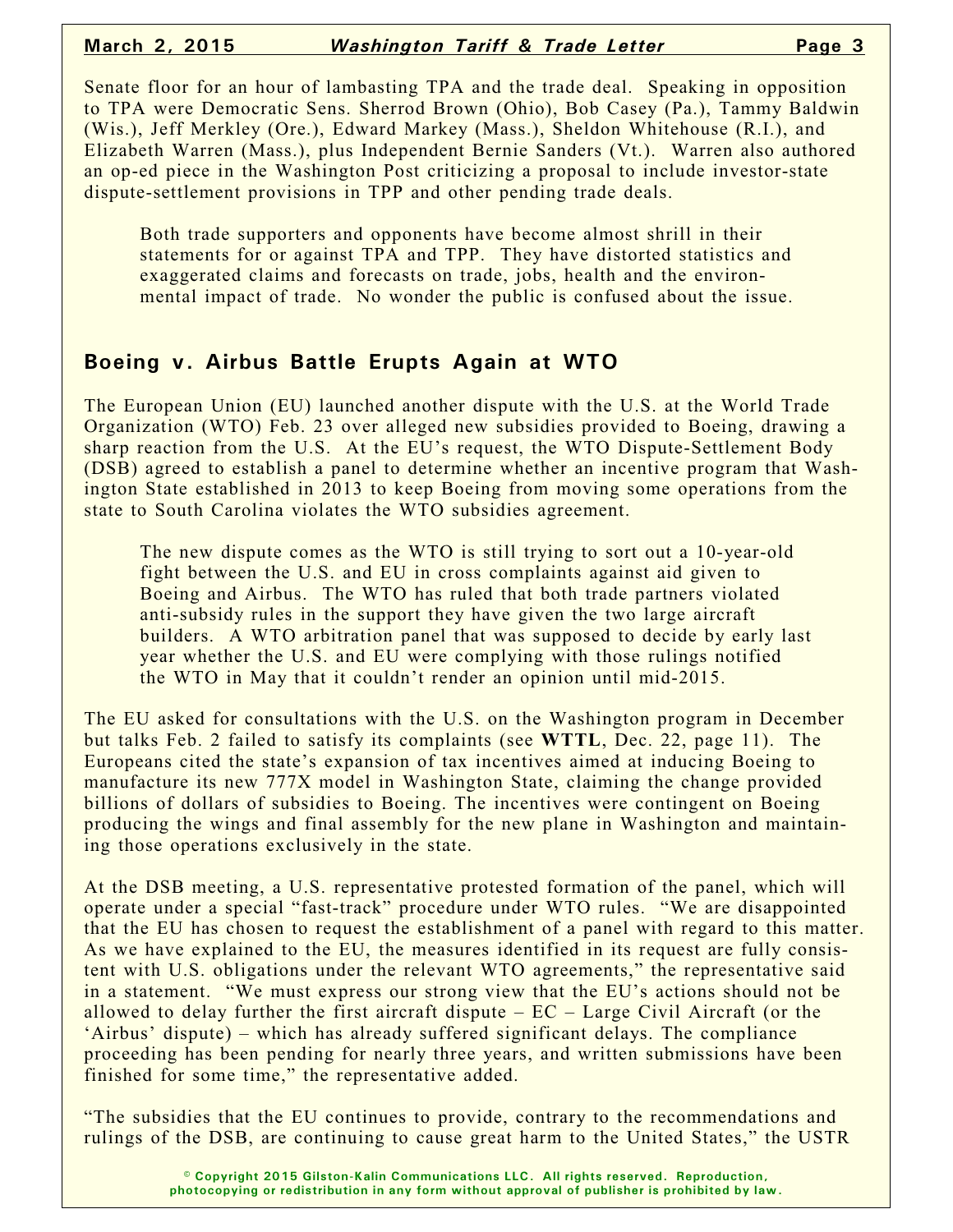staffer said. "If the EU's decision to initiate a new aircraft dispute is allowed to delay the Airbus dispute, this will prolong the time that the current and substantial secretariat resources are devoted to that dispute," the statement said. "And to be clear, the EU's request is a brand new, free-standing WTO dispute on large commercial aircraft. There is no basis to accept the EU's construction that this new, free-standing dispute is merely a new procedural step or somehow a continuation of the current disputes," the statement added.

#### **Conn. Man Pleads Guilty to Attempted Export of F-35 Data**

Questions about why Justice only charged a Connecticut man with interstate transfer of stolen property and not export control violations last July were answered Feb. 25 when Mozaffar Khazaee pleaded guilty to violating the Arms Export Control Act (AECA). After he was initially indicted, a Justice spokesman confirmed the department was looking at additional charges. It now appears the stolen property charges were just a placeholder while Justice developed its AECA case (see **WTTL**, July 21, page 5).

In a new one-count criminal information filed the day of his plea in the Hartford, Conn., U.S. District Court, Khazaee was charged with attempting to export defense articles without a license. The articles were exportcontrolled material relating to jet engines for the F35 Joint Strike Fighter and the F-22 Raptor. In court documents, the government claimed he had stolen some 50,000 documents related to those programs from unnamed companies where he had worked. One of the companies was United Technologies, according to company sources.

"From at least 2009 through and including late 2013, Khazaee attempted to use trade secret proprietary and export controlled material that he had obtained from his employers to gain employment in lran," the information charged. "ln November and December 2009, Khazaee corresponded by email with an individual at a state-controlled university in lran to whom he attempted to send, and in some cases did send, power point presentations containing trade secret, proprietary and export controlled material relating to the Joint Strike Fighter Program," it said.

ln November 2013 Khazaee, a dual national of the U.S. and Iran, sent a load of documents by truck to a freight forwarder in California for shipment to Iran. Inspection of the shipment by federal agents found numerous boxes and digital media containing technical manuals, specification sheets, technical drawings and data, and other proprietary material relating to military jet engines subject to control under Category XIX(g) of the U.S. Munitions List.

Khazaee was arrested Jan. 9, 2014, at the Newark Liberty lnternational Airport before departing for lran. He has been in jail since then. As part of his plea agreement he agreed to forfeit the \$59,645 in cash he had in his carry-on luggage when he was arrested. As part of the plea, the government agreed to recommend a three-level reduction in the adjusted offense level under U.S. Sentencing Guidelines because he accepted responsibility for his crime and entered the plea but raised its recommendation by two levels because he had abused a position of trust. The net changes could mean a fine of \$10,000 to \$100,000 plus a prison sentence of 57 to 71 months. The court is not required to follow that advice at his sentencing hearing, which is set for May 20. "After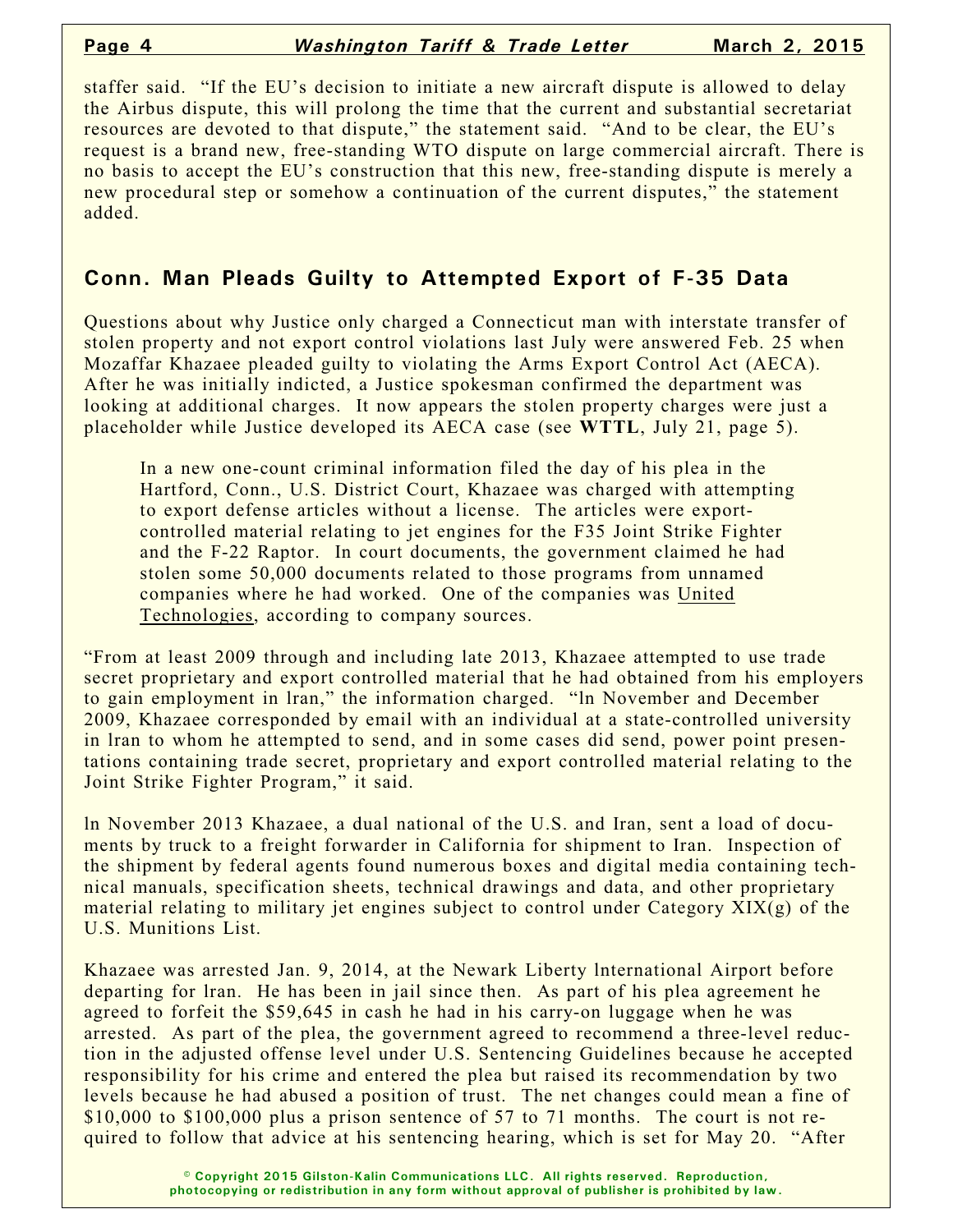sentencing, the government will move to dismiss any prior indictment(s) because the conduct underlying the dismissed counts will have been taken into account in determining the appropriate sentence," the agreement noted.

## **FCPA Hotline Tip Leads to SEC Case Against Goodyear**

A tip Goodyear Tire & Rubber received on its company hotline led it to submit a voluntary disclosure to the Securities and Exchange Commission (SEC) about potenial violations of the Foreign Corrupt Practices Act (FCPA). The disclosure resulted in SEC charges against Goodyear and a Feb. 24 settlement agreement under which the company will disgorge \$14,122,525 and pay prejudgment interest of \$2,105,540.

As part of an SEC order, Goodyear also must report its FCPA remediation efforts to the SEC for three years. The SEC cease-and-desist order claimed that from 2007 through 2011, Goodyear subsidiaries in Kenya and Angola routinely paid bribes to employees of government-owned entities and private companies to obtain tire sales. It said they also paid bribes to police, tax, and other local authorities. More than \$3.2 million in payments were made, the SEC charged. They payments were recorded as legitimate expenses in Goodyear books.

"In 2011, Goodyear received an allegation through its confidential ethics hotline regarding improper payments in Kenya and from an employee in Angola about improper payments in Angola. Goodyear immediately launched an investigation," said Keith Price, Goodyear's director of national media relations, in an email to WTTL. "The company voluntarily disclosed the results of its investigation to the DOJ and SEC and cooperated with those agencies in the review of the allegations. As a result of its review, the company has implemented, and is continuing to implement, appropriate remedial measures. Goodyear divested its ownership interest in the Kenyan business in 2013 and the company is in the process of selling the Angolan business," he said.

Goodyear acquired minority ownership of Treadsetters, the Kenyan subsidiary charged with making the bribes, in 2002. Treadsetters continued to be run by its founders and the local general manager. The SEC said Treadsetters paid over \$1.5 million in bribes to employees of government-owned or affiliated entities including the Kenya Ports Authority, the Armed Forces Canteen Organization, the Nzoia Sugar Company, the Kenyan Air Force, the Ministry of Roads, the Ministry of State for Defense, the East African Portland Cement Co., and Telkom Kenya Ltd.

The Angolan subsidiary, Trentyre, paid over \$1.6 million in bribes to employees of government-owned or affiliated entities, and private companies, to obtain tire sales, the SEC charged. In addition to direct payments to certain government officials, Trentyre bribed employees of government-owned or affiliated entities. Among those entities were the Catoca Diamond Mine, UNICARGAS, Engevia Constructionand Public Works, the Electric Company of Luanda, National Service of Alfadega, and Sonangol.

"In determining to accept the offer, the commission considered remedial acts promptly undertaken by respondent and cooperation afforded the commission staff. After receiving information about the bribes, Goodyear promptly halted the improper payments and reported the matter to commission staff," SEC explained. "Respondent acknowledges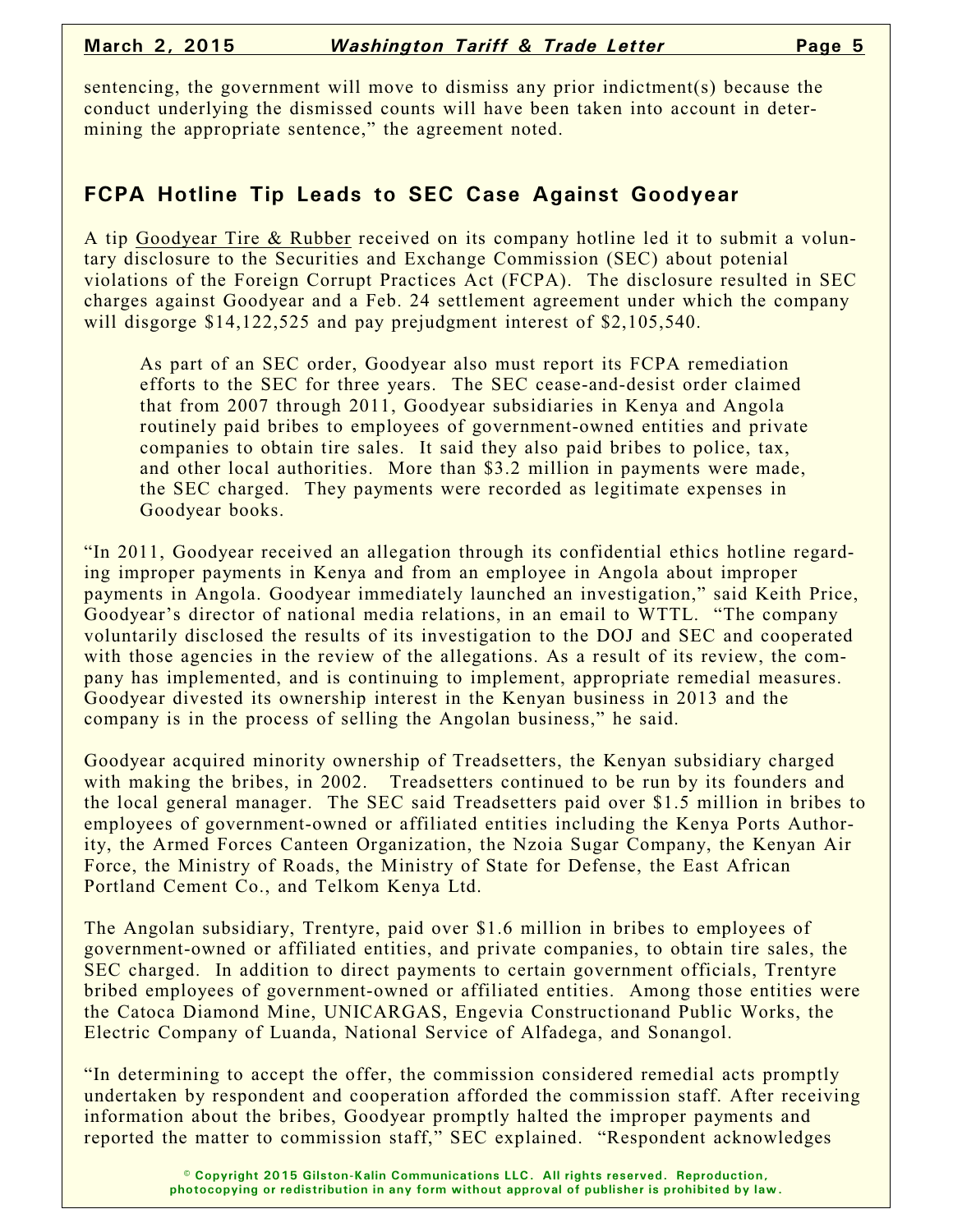that the Commission is not imposing a civil penalty based upon its cooperation in a Commission investigation and related enforcement action," it said.

### **Fokker Appeals District Court Decision Rejecting Settlement**

Two weeks after a federal judge Fokker Service's deferred prosecution agreement (DPA) with Justice on charges of exporting aircraft parts to Iran, the firm appealed the decision to the U.S. Court of Appeals for the D.C. Circuit Feb. 18. "After careful review of the Court's decision, Fokker Services decided to file a Notice of Appeal. Fokker Services has noticed recent press articles which contain highly speculative assumptions and amounts, not based on facts. Fokker cannot run ahead of the outcome of its appeal and will make further announcement only if and when applicable," a company statement said.

D.C. U.S. District Court Judge Richard Leon Feb. 5 issued an order denying a technical motion that would have ratified the government's 18-month DPA with Fokker (see **WTTL**, Feb. 9, page 1). He specifically took issue with Justice's proposed \$21 million fine, which he considered inadequate, the fact that no individuals were prosecuted and the lack of a requirement to have an independent monitor verify the company's compliance.

If Leon's ruling is upheld, the government would have to decide whether to revise the DPA with Fokker to satisfy his objections, go ahead with criminal prosecution of the firm or drop the case. If the appellate court decides Leon overstepped his authority, the original DPA might be allowed to be implemented.

## **State Licenses Dropping Faster Than BIS Is Adding Them**

As a result of export control reform (ECR), the number of license applications submitted to State's Directorate of Defense Trade Controls (DDTC) is dropping faster than the number of licenses that BIS is handling for items transferred to the 600 series on the Commerce Control List (CCL), officials told the annual BIS Export Control Forum in Newport Beach, Calif., Feb. 23. "The initiative is working," declared Gerry Horner, director of BIS Office of Technology Evaluation.

Horner presented DDTC data that show a dramatic drop in the average number of license applicants the agency received each month between October 2013 and Jan. 2, 2015. For aircraft and gas turbine engines, the first U.S. Munition List (USML) categories that had items transferred to the CCL, the average number of license received decreased 65.3% from 1513 to 525.

In the March 2 Federal Register BIS and DDTC asked for comments on the impact of the transfer of these two USML categories (XIII and XIX) on the first anniversary of the transition. "This is an opportunity for the export community to provide us with feedback on how the reform effort is going," BIS Under Secretary Eric Hirschhorn told the forum.

For vehicles and vessels in four USML categories, DDTC saw a 40.2% drop during those 14 months, from 483.6 to 289.4 average applications per month. The average number for missiles and explosives in two USML categories declined from 500 to 304.5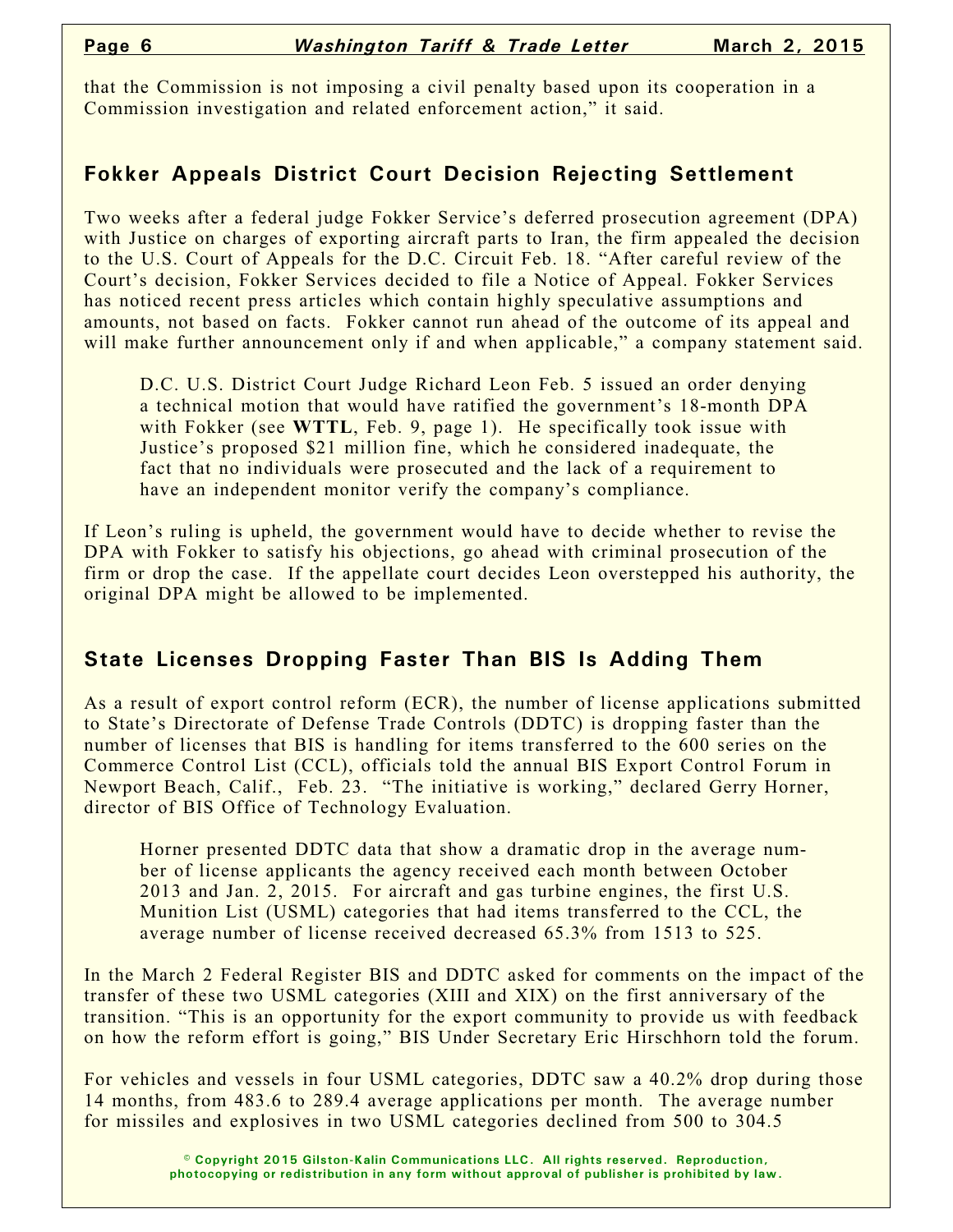(39.1% decrease). For satellites, for which transfers became effective Nov. 10, 2014, DDTC has already seen a 74.8% drop in average monthly license applications from 369.2 to 93.2. During the same time, BIS received an average of 530 license applications per month for transferred aircraft and gas turbine engines. It received an average of 94 for vehicles and vessels; 88 for missiles and explosives; and 35 for satellites, Horner reported. "You'll notice that these [BIS] numbers don't equate to the differences between these [DDTC] numbers. Where did the rest of the stuff go?" he asked. As ECR was designed, the others have gone out "either under a license, license exception, No License Required, or they're under the .y paragraph, which is more or less equivalent to No License Required," he said.

BIS statistics show a minority of all 600-series exports during the 14-month period (47.1%) were shipped under a license. Of the rest, 14.4% were shipped as No License Required (NLR) to Canada or under new Export Control Classification Number (ECCN) 9A515.e, which covers radiation hardened microcircuits that don't need a license. Another 13% with a value of \$302.1 million were shipped under License Exception Strategic Trade Authorization (STA). The rest used NLR for .y 600-series or such exceptions as GOV, RPL, BAG, LVS, TMP or TSU.

"One of the themes of export control reform when we first started this… that the most sensitive items would be controlled at the highest level. This is what this is showing." Horner said. In November, State had announced a 64% reduction in license volume in 13 USML categories that had products transferred to Commerce (see **WTTL**, Nov. 10, page 9). Officials expect another major drop in DDTC licenses as the transfer of electronics products from USML Category XI to the CCL, which became effective Dec. 30, 2014, starts to show up in monthly statistics.

#### **Labor Issues Remain Weak Spot for Trade Deals**

Two new reports have underscored the weakness of trade agreements to protect labor rights and the high hurdle the Obama administration faces in winning union support for TPA or new trade deals. One report from the AFL-CIO Feb. 24 examined the violation of labor rights in four TPP countries. A Labor Department report Feb. 27 offered a detailed review of labor violations in Honduras.

The AFL-CIO report focused on labor practices in Mexico, Malaysia, Vietnam and Brunei. "By not requiring fundamental changes of these countries first, the TPP gives away leverage that could be used to protect workers and raise standards," the labor group said in a press release.

"Corruption, abuse and impunity are also root causes of the near absence of genuine industrial relations in Mexico, which artificially depresses wages and limits economic growth. Many workers are covered by collective agreements ('protection contracts') they have never seen or ratified through a vote," the AFL-CIO found. In Malaysia there are "grave problems with forced labor and human trafficking, especially in the electronics, garment and palm oil sector, which also contains child labor," it said.

Vietnam's "authoritarian government tightly controls political rights, freedom of speech and other civil liberties," the union group said. "Many of the clothes produced in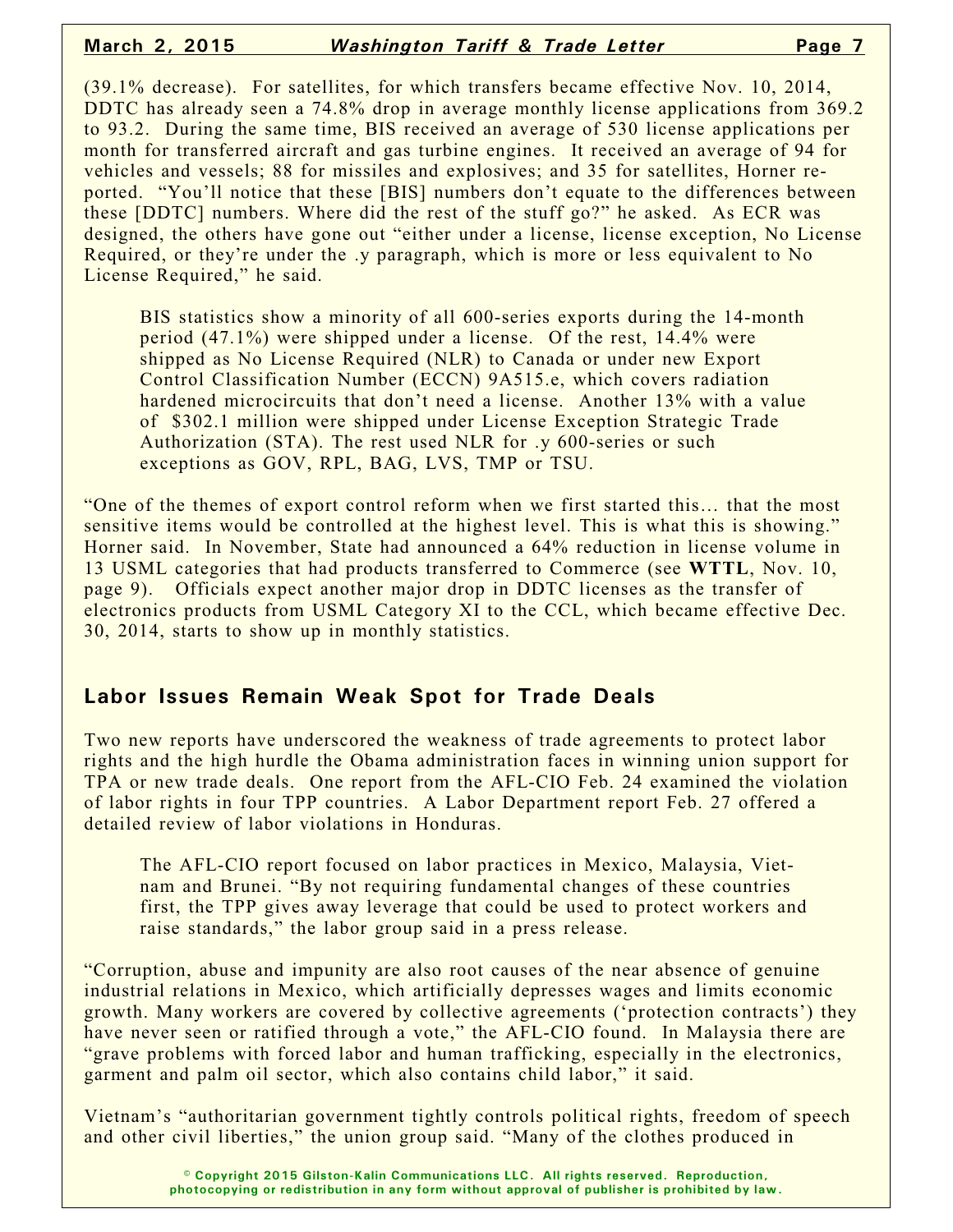Vietnam contain textiles from small workshops subcontracted to larger factories. These workshops frequently use child labor, including forced labor involving the trafficking of children from rural areas into cities," it added. The AFL-CIO cited Brunei's "repressive regime" that "offers few human rights protections." The country has had emergency measures in place for 65 years, "Further, the government prohibits strikes, and the law makes no explicit provision for the right to collective bargaining," the report said.

Labor's report responded to an AFL-CIO petition three years ago seeking a review of labor conditions in Honduras. The 132-page report prepared by Labor's Office of Trade and Labor Affairs (OTLA) mostly confirmed the unions' complaints. OTLA found that Honduras' Secretariat of Labor and Social Security (STSS) has not enforced the country's labor laws.

The office said it has "serious concerns" about STSS' inspection of worksites, imposition of fines for violations and enforcement of remedial measures. The STSS did not appear to be imposing sanctions when employers denied inspectors access to factories; ensuring that firms pay fines for unlawful dismissals of union leaders; investigating violations of country's labor code when labor leaders are forced to resign from jobs; implementing a process for the negotiation and registration of collective pacts; and enforcing laws to protect legitimately organized independent unions from employer-dominated unions.

AFL-CIO President Richard Trumka said he was pleased with the report but disappointed it took so long to respond to the petition. "The delay is yet another reminder that our government is operating under a broken trade model and it's failing to protect labor rights. The administration has failed to investigate violations and deliver timely relief to workers in countries with which we have trade agreements. This encourages governments like Honduras to continue to avoid their commitments," he said in a statement.

USTR Michael Froman said the OTLA report's findings "underline this administration's dedication to upholding labor rights around the world and leveling the playing field for American workers here at home." He said he appreciates the government of Honduras' "pledge to work closely with the United States in addressing these serious concerns."

## **Fast-Track Talk in Washington Helping TPPs, Cutler Claims**

Washington's increased focus on fast-track trade promotion authority (TPA) is being watched by negotiators working on the Trans-Pacific Partnership (TPP) deal and spurring progress in the talks, according to Acting Deputy U.S. Trade Representative (USTR) Wendy Cutler. "Our TPP partners have taken note of the stepped up debate in Washington on trade both in the administration at the highest level but also in our Congress," she told a Feb. 26 program at the Center for Security and International Studies (CSIS).

"Other TPP countries are encouraged to see that trade appears to be poised to move forward in Congress," she said. "This has provided additional momentum to the negotiations," Cutler added.

The veteran USTR official, whose regular post is responsible for Asia and Japan and negotiations with Japan on agriculture and autos, provided no details on status of TPP talks or target date for when they would be completed. She noted that small groups have